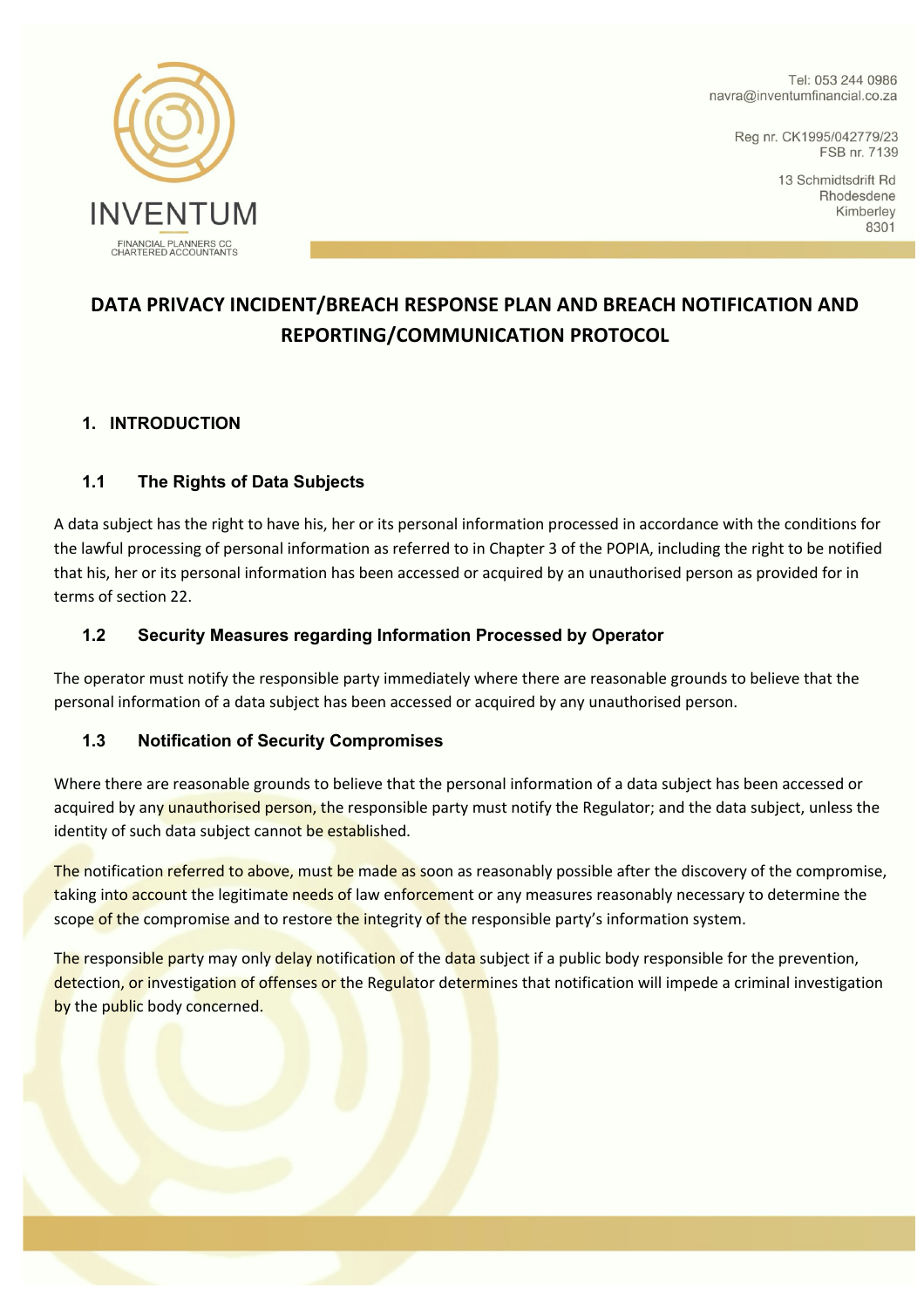## **2. PROCEDURE TO FOLLOW IN THE EVENT OF SECURITY COMPROMISES – NOTIFYING THE DATA SUBJECT**

The notification to a data subject must be in writing and communicated to the data subject in at least one of the following ways:

(a) Mailed to the data subject's last known physical or postal address;

(b) sent by e-mail to the data subject's last known e-mail address;

- (c) placed in a prominent position on the website of the responsible party;
- (d) published in the news media; or
- (e) as may be directed by the Regulator.

### **3. CONTENTS OF NOTIFICATION**

The notification must provide sufficient information to allow the data subject to take protective measures against the potential consequences of the compromise, including—

(a) a description of the possible consequences of the security compromise;

(b) a description of the measures that the responsible party intends to take or has taken to address the security compromise;

(c) a recommendation with regard to the measures to be taken by the data subject to mitigate the possible adverse effects of the security compromise; and

(d) if known to the responsible party, the identity of the unauthorised person who may have accessed or acquired the personal information.

### **4. DIRECTION BY THE INFORMATION REGULATOR**

The Regulator may direct a responsible party to publicise, in any manner specified, the fact of any compromise to the integrity or confidentiality of personal information, if the Regulator has reasonable grounds to believe that such publicity would protect a data subject who may be affected by the compromise.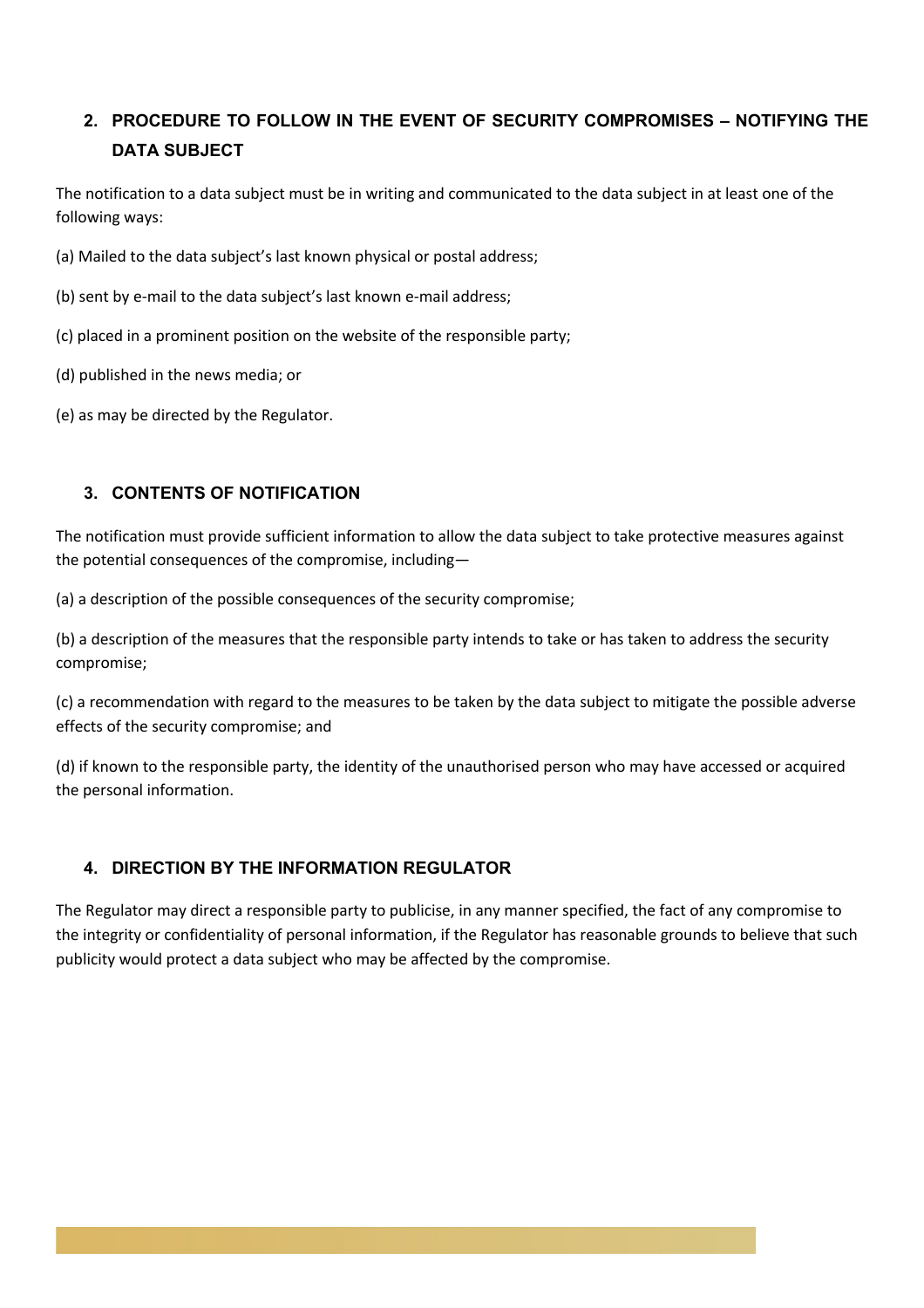#### STEP 1: REPORT THE SUSPECTED BREACH TO THE INFORMATION OFFICER

As soon as a breach is suspected, it must be reported to the information officer who will then investigate the suspected breach to determine whether there was in fact a breach.

#### STEP 2: INVESTIGATE

The information officer must obtain as much information as possible. It may be necessary for the information officer to consult legal, Tech or IT specialists during this step.

- What happened?
- When did it happen?
- Where did it happen?
- Who was involve?
- Who was affected?

#### STEP 3: IDENTIFY SUSPECTED CAUSE

After the investigation into the breach has been concluded, the cause of the breach must be identified:

- Firewall breach
- **Malware**
- Phishing
- Outdated antivirus
- Employee misconduct
- Unknowingly/Accidentally divulge personal information
- Any other cause

#### STEP 4: ISOLATE THE AFFECTED SYSTEM

Ensure that the identified causes or systems are isolated and in order to prevent any further data breaches.

#### STEP 5: OBTAIN LEGAL ADVICE

The information officer must decide whether it would be necessary to obtain legal advice considering the legitimate needs of law enforcement or any measures reasonably necessary to determine the scope of the compromise and to restore the integrity of the responsible party's information system.